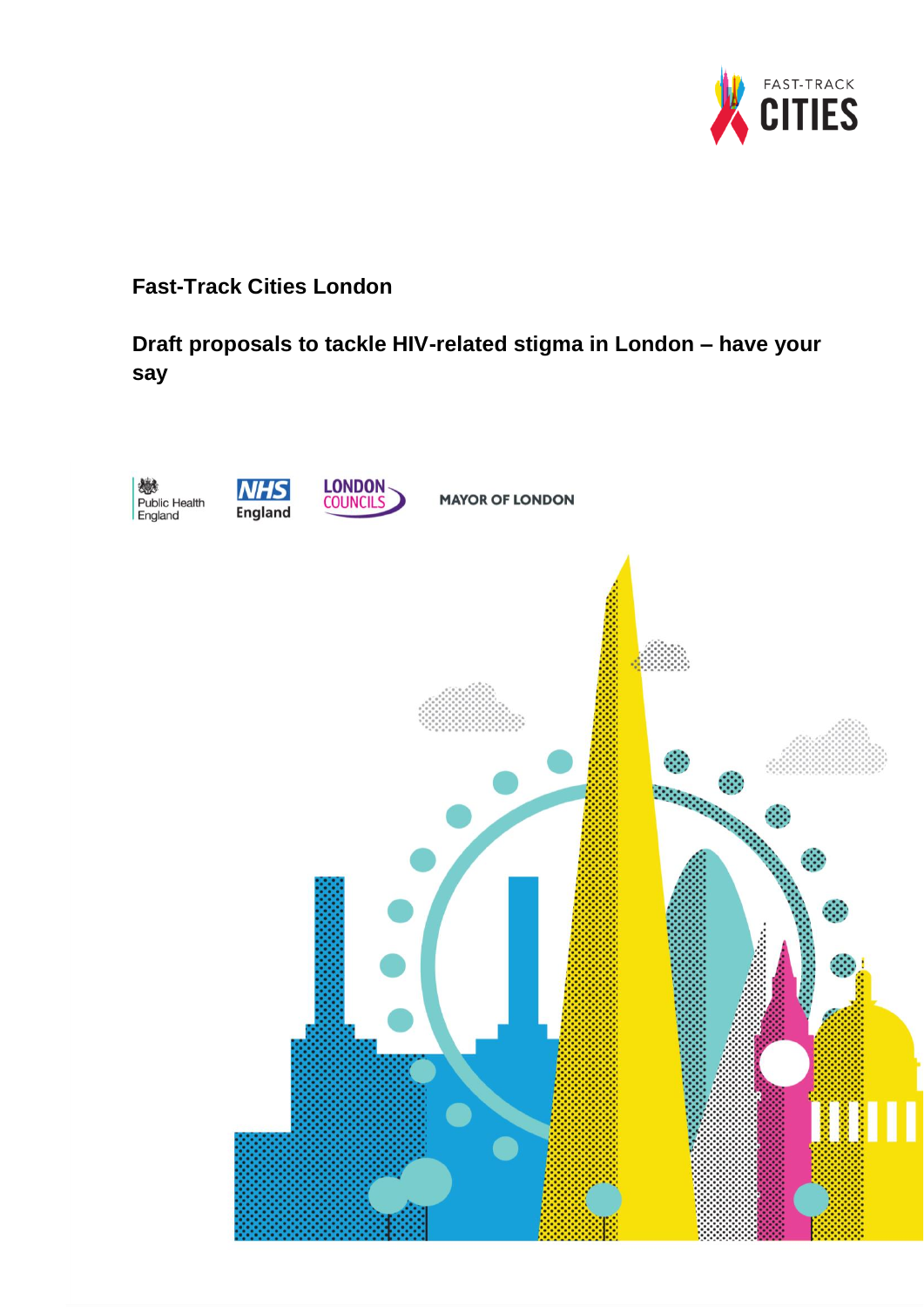

### **Executive summary**

We know that in order to get London to zero new infections, zero preventable deaths and 100 percent of people living well, we must combat HIV stigma.

The [London Fast-Track Cities initiative](https://www.healthylondon.org/our-work/fast-track-cities-initiative/) has secured a pot of funding for the next three years to address stigma as part of its work, with an ambition to make London an HIV-friendly city by 2030.

The [Fast-Track Cities London Leadership Group](https://www.healthylondon.org/our-work/fast-track-cities-initiative/fast-track-cities-london-leadership-group/) set up a stigma subgroup to look at the current evidence on stigma, review existing work aimed at tackling stigma and draft an initial action plan. The stigma group has a wide membership including the voluntary sector, statutory organisations, clinicians, and people living with HIV.

The stigma subgroup has identified three key areas of focus to further London's response to HIV stigma: self-stigma, stigma in places/environments and stigma in wider society and has developed a change model to tackle these three areas.

Now the stigma group is looking for feedback on the draft plans from people living with HIV, the HIV sector and other stakeholders. The stigma subgroup wants to make maximum use of the collective expert knowledge and experience of the sector and the lived experience of the London HIV community in order to add value to work already happening in London.

#### **The vision**

The vision for this work is to bring about social change to make London an HIV friendly city. Londoners will feel comfortable being open about their HIV status, will not experience inequality based on their status and will be able to live well. The [Fast-Track Cities London roadmap](https://www.healthylondon.org/our-work/fast-track-cities-initiative/fast-track-cities-london-roadmap-2019-2022/) (Appendix A), shows the steps we must take as a city to get to zero by 2030, the vision of what 2030 will look and feel like for London, and shows the relationship between the stigma work and the other workstreams.

## **The draft proposal**

Using the learning from similar initiatives such as Thrive LDN, Time to Change and Dementia Friendly Hospitals, this work would be founded on generative social action, face to face encounters, social media communities, peer support and advocacy and new commitments from organisations and institutions to do more.

The stigma group feels strongly that addressing intersectionality is key to tackling HIV stigma, by considering HIV stigma in the context of other societal discrimination. In addition, this work would look to tackle HIV stigma not only for people living with HIV but also those affected by HIV i.e. the family members and partners of people living with HIV and HIV negative people from 'high risk groups' who can also experience stigma in relation to their potential to contract HIV.

Fast-Track Cities London is proposing to create three workstreams to do the following: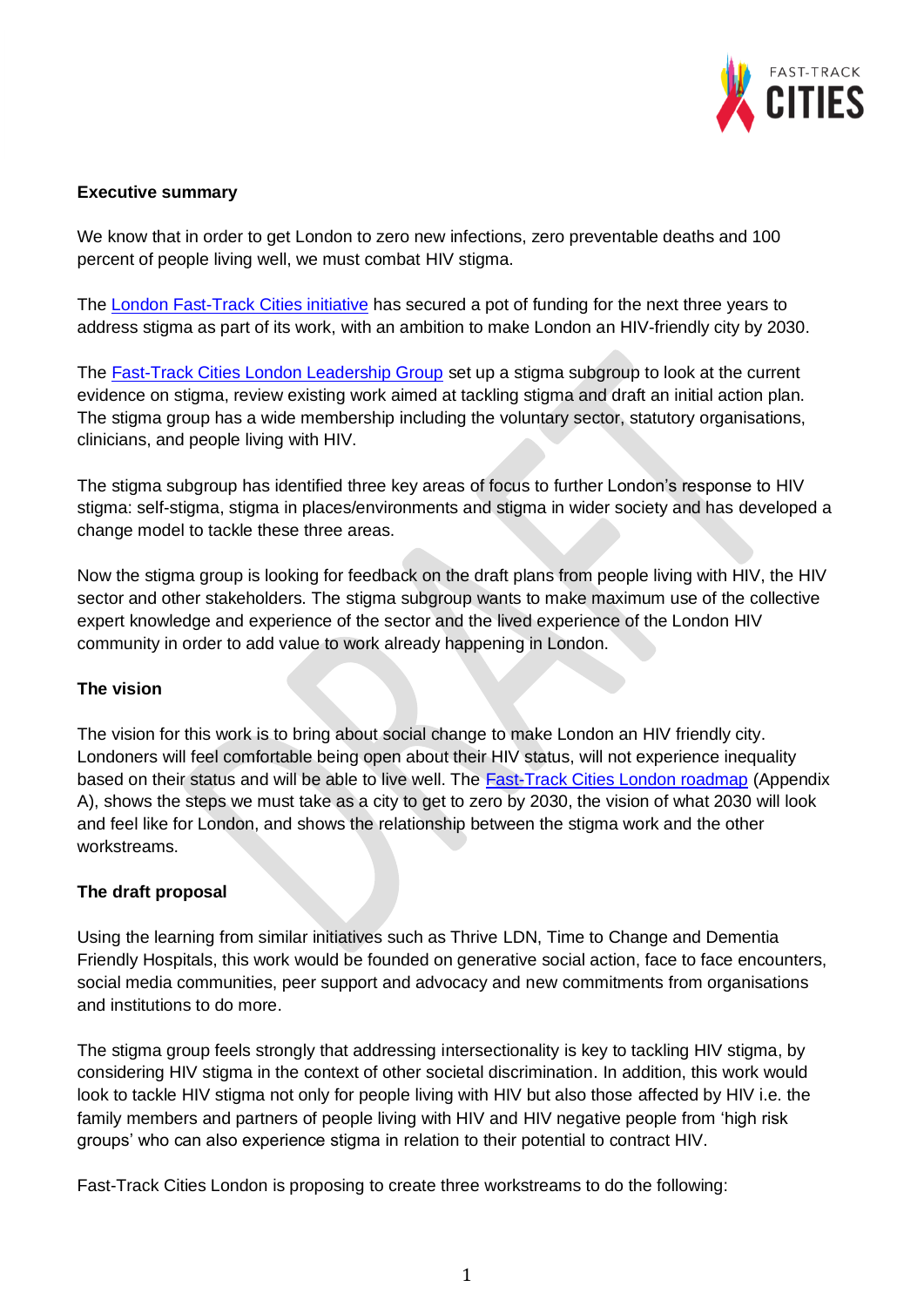

### 1. **Tackle self-stigma by empowering people living with, affected by and at higher risk of contracting HIV.**

The proposal for this work is to create and grow a group of visible HIV ambassador role models and to set up and run an empowerment programme for cohorts of people living with, affected by and at risk of HIV to develop resilience, confidence and other skills needed to be truly empowered to stand up to stigma.

The vision is for the ambassadors to be visible and share their stories with both the HIV community itself and face to face and on social media aimed at the wider public. The vision for those who complete the empowerment programme is to create a self-sustaining model where those who complete the programme go on to share their own story as a new member of the ambassador's group and assist with the next cohort completing the programme.

#### 2. **Create an 'HIV friendly' NHS and other government services**

Phase 1 of this work would focus on the NHS, including hospitals, GP practices and dentists. The proposal is to create an HIV friendly charter, laying out specific commitments to be met in order to be accredited as HIV friendly. Organisations would be asked to commit at board level, and then evidence what has been put in place against each commitment in order to receive the HIV friendly kitemark.

The proposed key commitments for organisations are to implement staff training, to run an internal campaign using a dedicated communications toolkit and to put in place a zerotolerance policy to discrimination, with a clear reporting process.

The kitemark award process would include an annual review of continued commitment and adherence. Phase 2 would expand the HIV friendly charter to other government services such as care homes, the police force and housing offices.

## 3. **Shift the general public's perception of what HIV is in the 2020s for people living with HIV and those around them.**

The vision for this work is to create a strong 'come join us' call to action to create a social movement for change. The proposal is to create a separate brand as the umbrella to this call to action, similar to what was done for Thrive LDN.

The stigma group sees this work being largely driven by storytelling through social media, promoting the voices of the ambassador group formed by the peer empowerment work. The aim of this work would be to normalise HIV with a strong and positive narrative.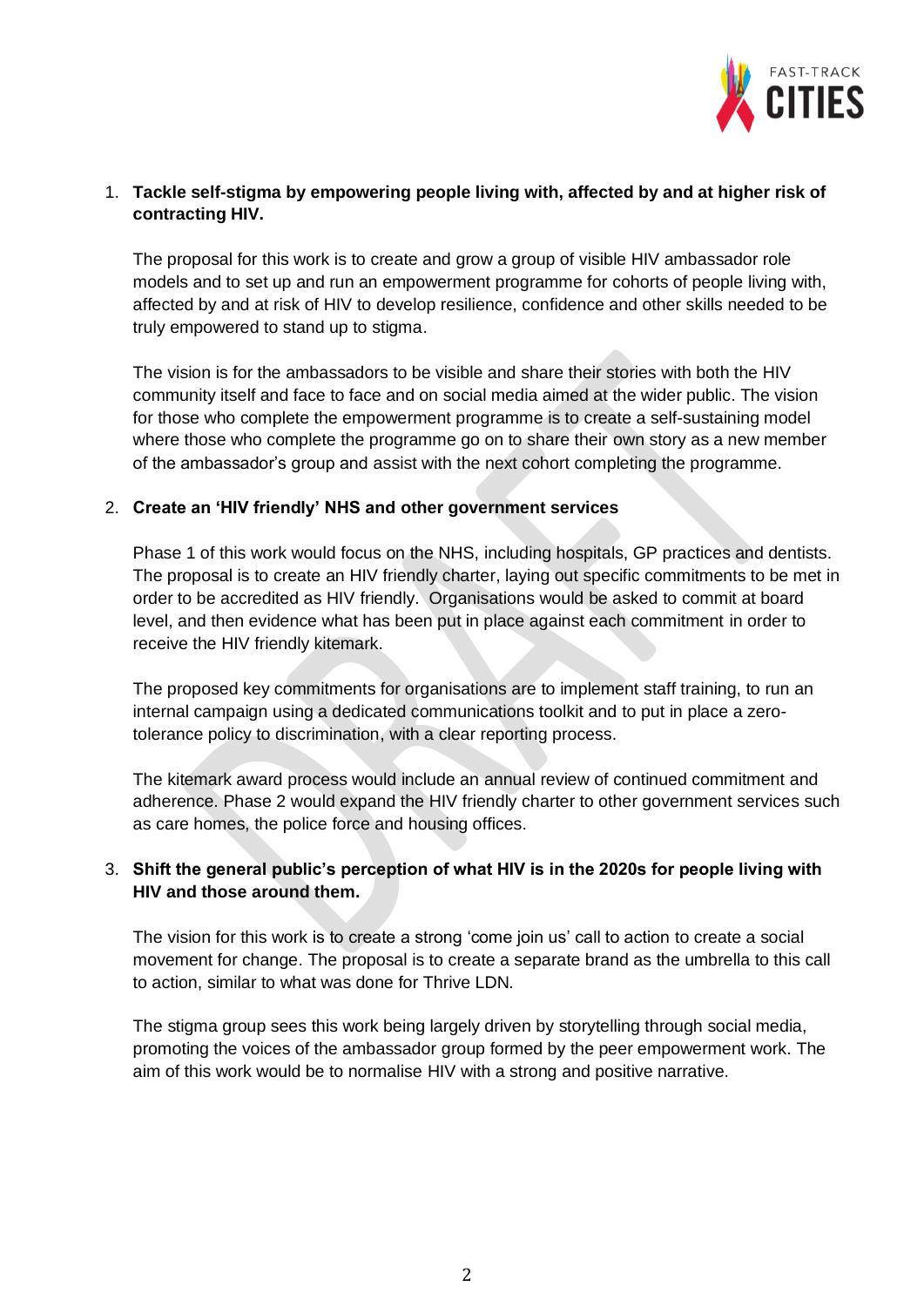

## **Evaluation**

Evaluation for this piece of work will be complex due to the complexity of both the subject being tackled and the system itself, where multiple interventions are already taking place to address stigma.

Members of the stigma group will be taking advantage of a masterclass run by Public Health England and the Greater London Authority on evaluation in complex public health interventions, which will support the members with designing a robust plan for evaluation.

### **What will look and feel different?**

In 2030 Londoners will be able to say:

- I do not stigmatise people living with HIV, at higher risk of HIV or those affected by HIV
- I am not afraid of contracting HIV from people living with HIV
- I do not experience stigma or discrimination based on my HIV status or any characteristics associated with a higher risk of HIV
- I feel free and able to be open about my HIV status without fear of stigma
- I have full trust that organisations that provide public services to me are HIV friendly
- I feel empowered to challenge stigma or discrimination when I witness it

#### **Next steps**

The Fast-Track Cities London Leadership Group and the stigma group invite you to feedback on these draft proposals by emailing [hlp.londonftci@nhs.net](mailto:hlp.londonftci@nhs.net) by Monday 20 January 2020.

Your comments will be used to inform a face to face engagement event on Friday 31 January 2020, which will be a workshop style event to further shape these plans.

The stigma subgroup would like feedback on the following questions particularly, though comments on other aspects of the proposal are also welcome:

- 1. Do you support the three priority areas proposed? If your answer is no, please tell us what two to three key priorities you think are the most important for London to tackle?
- 2. Do you have any suggestions that would add to the current proposal of how best to approach one or more of the three key activities proposed?
- 3. Is there anything within the proposal you disagree with? Please provide detail to explain your position.
- 4. Are you already doing work that addresses or overlaps with one or more of the three proposed pieces of work? If yes, please use the survey link to give us further detail on your work: <https://www.surveymonkey.co.uk/r/MP3KBGR>
- 5. If you answered yes to question four, how would you suggest the work proposed by this group could best add additional value to what is already being done?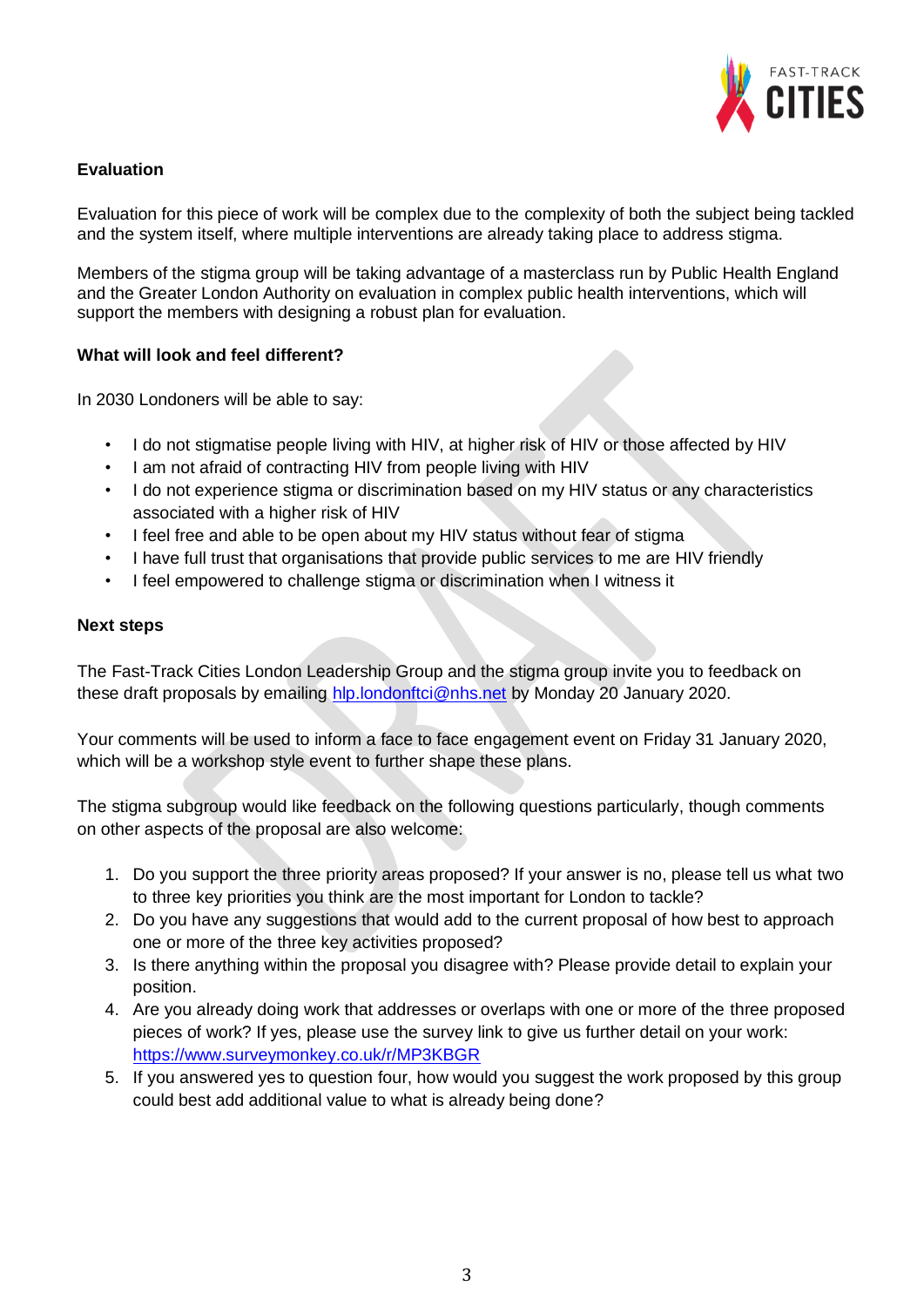

### **Introduction**

The Fast-Track Cities London business case to the NHS England London Regional Executive Team laid out a three-year programme of work to accelerate London getting to zero. One of the key workstreams set out in the business case was the stigma workstream. The business case detailed three key activities to tackle stigma:

- *Reshaping the public perception of HIV* Changing the perception of HIV from a death sentence to a long-term condition that people can live well with, and one in which when virally supressed there is no onward risk of transmission.
- *Making the NHS a completely stigma – free organisation and rolling this out to other government services.* Behaviour change amongst staff and employers in the NHS to ensure zero stigma within healthcare settings.
- *Reaching the groups not currently engaged with services* Finding ways of reaching specific segments of London's population who do not come forward for testing and treatment because of stigma.

In order to tackle stigma effectively in London, the stigma subgroup wishes to engage widely with individuals and organisations working with London's HIV community. The stigma subgroup has used its knowledge and experience as a small representative group to create a draft proposal for wider engagement.

#### 1. Taking stock of existing work

As the starting point to designing work around stigma, the stigma subgroup has considered existing work in London which specifically focuses on HIV prevention and/or stigma.

#### *The London HIV Prevention Programme*

Local authorities fund a London HIV Prevention Programme as part of their public health responsibilities, which centrally focuses on health promotion methods and access to testing and treatment. The work described in this document, funded by the NHS, is focused on tackling societal stigma and self-stigma to secure self-empowerment and a supportive environment for people living with HIV in order that they may achieve their fullest health and life potential.

The programme's Do It London campaign uses multiple marketing methods mixing a traditional marketing and advertising approach with targeted in-reach into community spaces and via social media channels.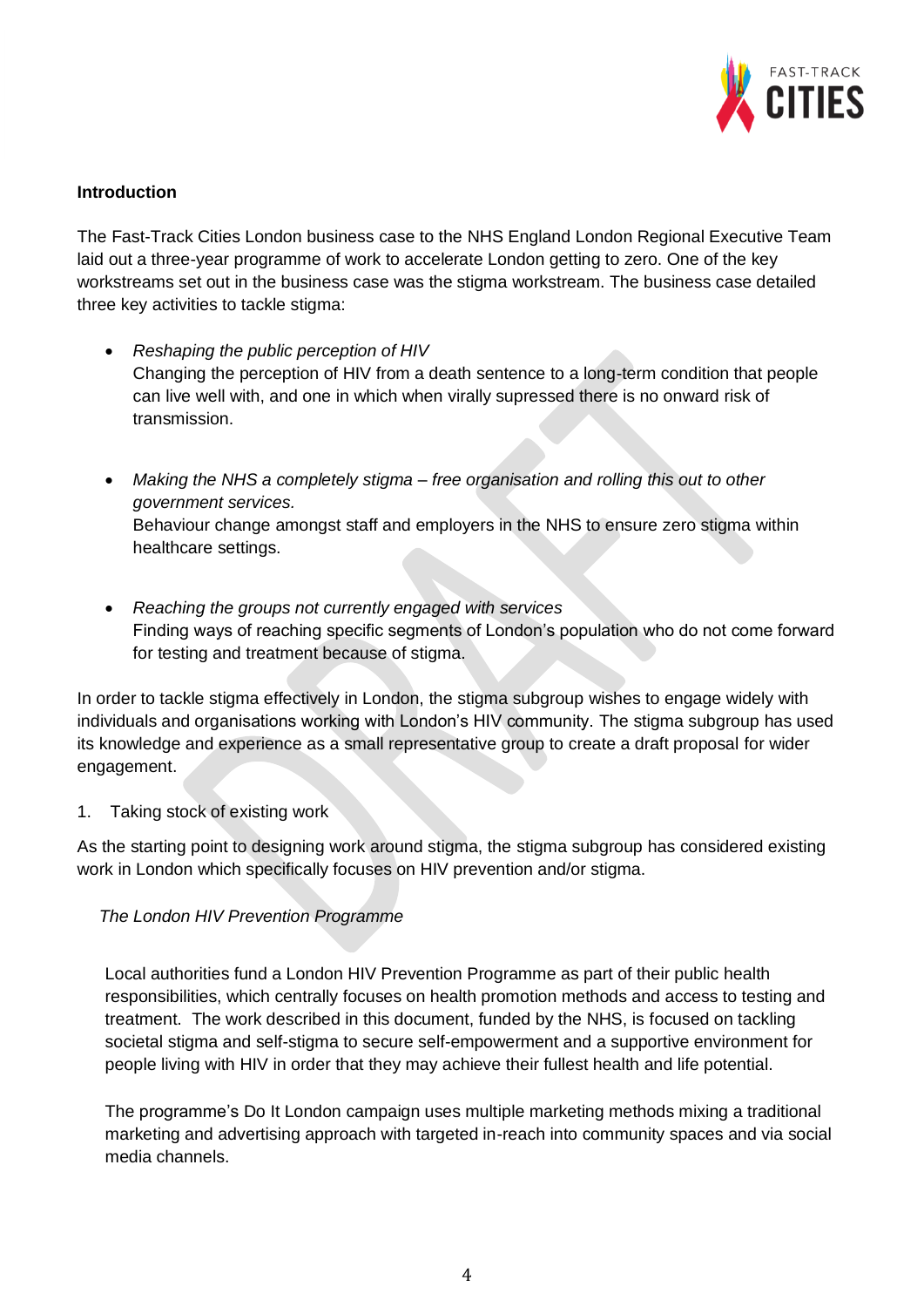

The proposed work on stigma is a social movement, amplifying the stories of Londoners, normalising HIV via experiences of people living with HIV. It is founded on generative social action, face to face encounters, social media communities, peer support and advocacy underpinned by new commitments from organisations and institutions to do more.

Collectively both are seeking to reinforce the message that U=U and HIV does not mean a death sentence today. An element of both will be mutually supporting in that lower stigma reduces barriers to testing and treatment and greater awareness of modern treatment options reduces fear and stigma.

The other existing projects the stigma subgroup felt were particularly relevant to consider in our planning based on the types of interventions we are proposing are summarised as follows:

Aimed at individual level knowledge building, and behavior change:

- i) Public Health England's Changing Perceptions campaign
- ii) Terrance Higgins Trust's 'Can't Pass It On' campaign

Aimed at specific environments/places:

- iii) CHIVA's 'Educate Yourself: Working Towards HIV Friendly Schools'
- iv) The Homerton as a stigma free zone
- v) Testing faith faith leaders in several faith venues across eight London Boroughs
- vi) SHIP training GP practices

Aimed at self-stigma:

vii) Interventions such as peer mentoring support via organisations and clinics, workshops such as newly diagnosed course and social groups and meet ups. These are carried out by several HIV organisations and individuals to tackle isolation and self-stigma.

In addition, the stigma subgroup has looked at the current London baseline metrics on stigma already available:

i) Positive Voices survey

This was last completed in 2017 and provides London with some data of selfreported experiences of stigma.

ii) The Stigma Index

This survey has just been repeated in 2019 with a comprehensive set of questions relating to all aspects of stigma with the new data expected to be available in early 2020.

iii) National AIDS Trust (NAT) public attitudes survey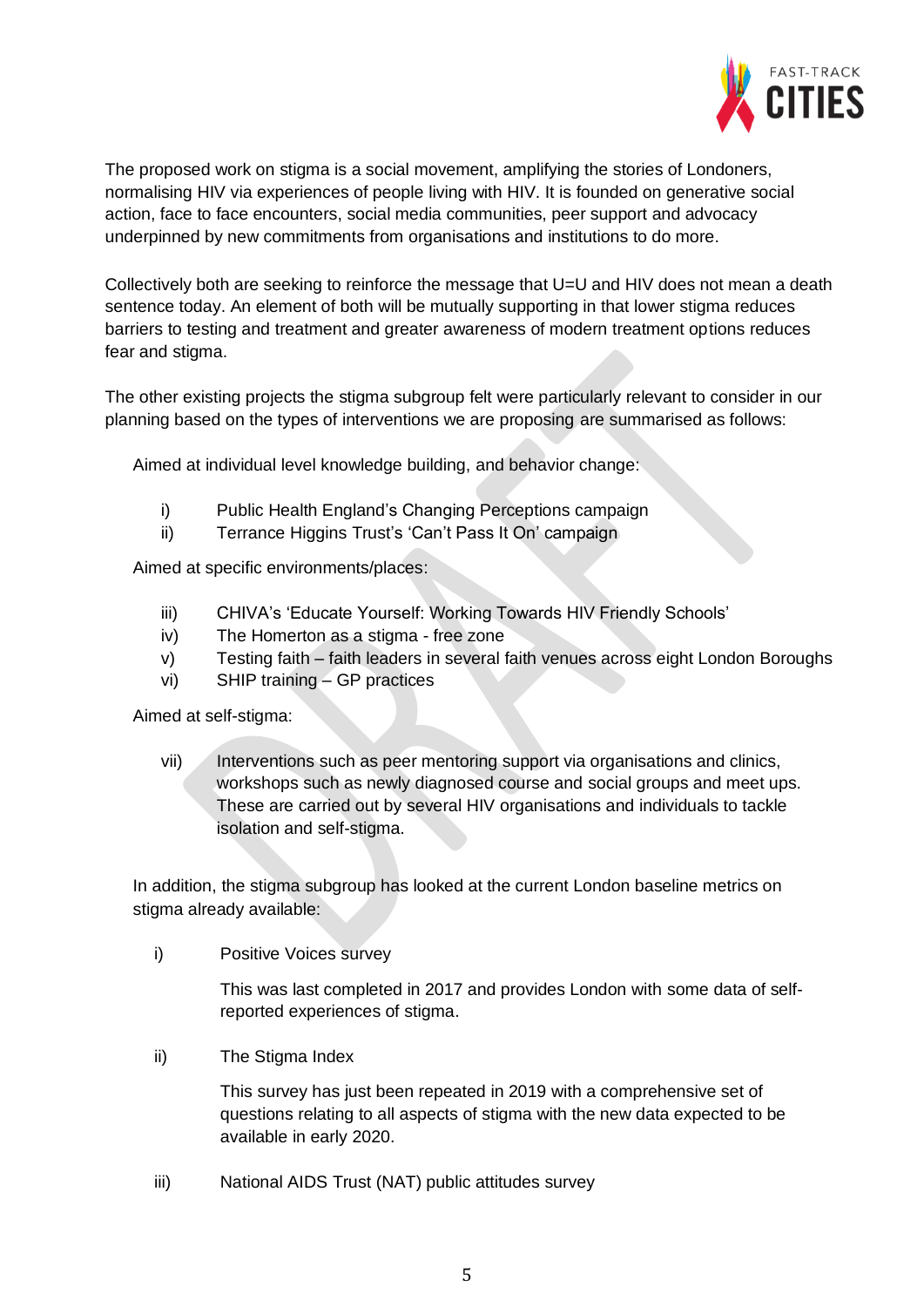

The most recent public attitudes survey was completed by NAT in 2011, however, NAT are already in the process of recommissioning this survey to run in 2020. NAT have kindly agreed to allow Fast-Track Cities London an option to add additional questions or enhance the London sample size in order to collect an up to date baseline of the London public's attitudes to HIV ahead of any interventions.

- 2. Defining the change model
	- 2.1 Learning from similar initiatives

The stigma subgroup has worked on design principles and a change model of how to effectively tackle stigma based on the available data and evidence of what works. This was done by reviewing NAT's comprehensive literature review: 'Tackling HIV stigma: What works?' and by looking at the change models of similar initiatives including Thrive LDN, Time to Change and Dementia Friendly Hospitals.

Both Thrive LDN and Time to Change are social movements which have used extensive engagement with both experts by profession and by experience as well as campaigns, to start an open conversation with Londoners about mental health and wellbeing.

Thrive LDN generated over 420,000 interactions and work with partners on several citywide and local projects across London. They also held community workshops, in partnership with the Mental Health Foundation, in 16 of the 32 London boroughs to start conversations on a community level.

Time to Change is a growing social movement working to change the way we all think and act about mental health problems. Time to change has focussed work on addressing stigma in the workplace, working with children and young people and using champions to address stigma at community level.

Dementia Friendly Hospitals is a fantastic model for the work proposed on creating HIV Friendly organisations. In October 2012 the Dementia Action Alliance, in partnership with the NHS Institute for Innovation and Improvement, launched a Call to Action for the improvement of care for people with dementia in hospitals.

The goal of this work was that by March 2013 every hospital in England would have committed to becoming a dementia friendly hospital, working in partnership with their local Dementia Action Alliance. 164 acute and non-acute trusts made that commitment, with 88 submitting action plans and joining the Dementia Action Alliance. The Dementia Friendly Hospital Charter is the second phase of the Right Care initiative, now called Dementia Friendly Hospitals. Hospitals are being encouraged to sign up to the charter.

In order to tackle HIV stigma, London needs social change like this. The ideal situation for change occurs when mounting grassroots pressure merges with national or regional leadership committed to the same change. Fast-Track Cities London, with its strong buy in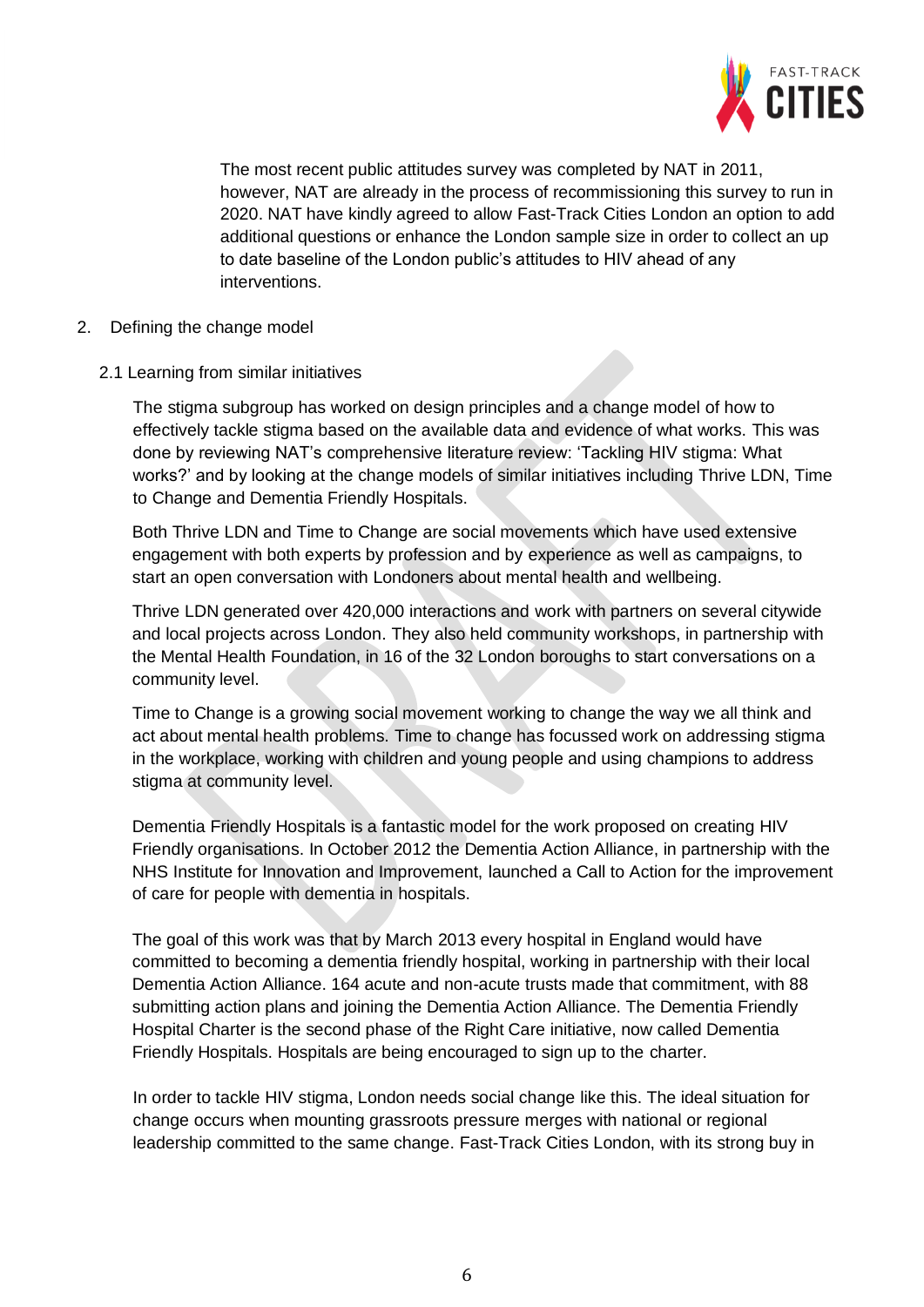

and support from regional and national leadership, is well placed to act as the mechanism to link leadership with enhanced grassroots action.

#### 2.2 Proposed model of change

The stigma subgroup discussed a broad model of tackling stigma at each level to achieve the stated aims i.e. in the HIV community itself, in the places and environments where we know stigma exists and the perceptions of wider society of HIV today.



*Figure 1: Broad model of change*

Enabling local communities and grassroot groups to address self-stigma and external stigma would mean:

- 'In-reach' into unheard communities by using existing relationships and knowledge in local communities.
- Using arts and culture to engage new and diverse audiences by sharing the impacts of stigma and to shift the perception of HIV in these communities.

We have borrowed from the Thrive LDN model for change to think about our approach as follows: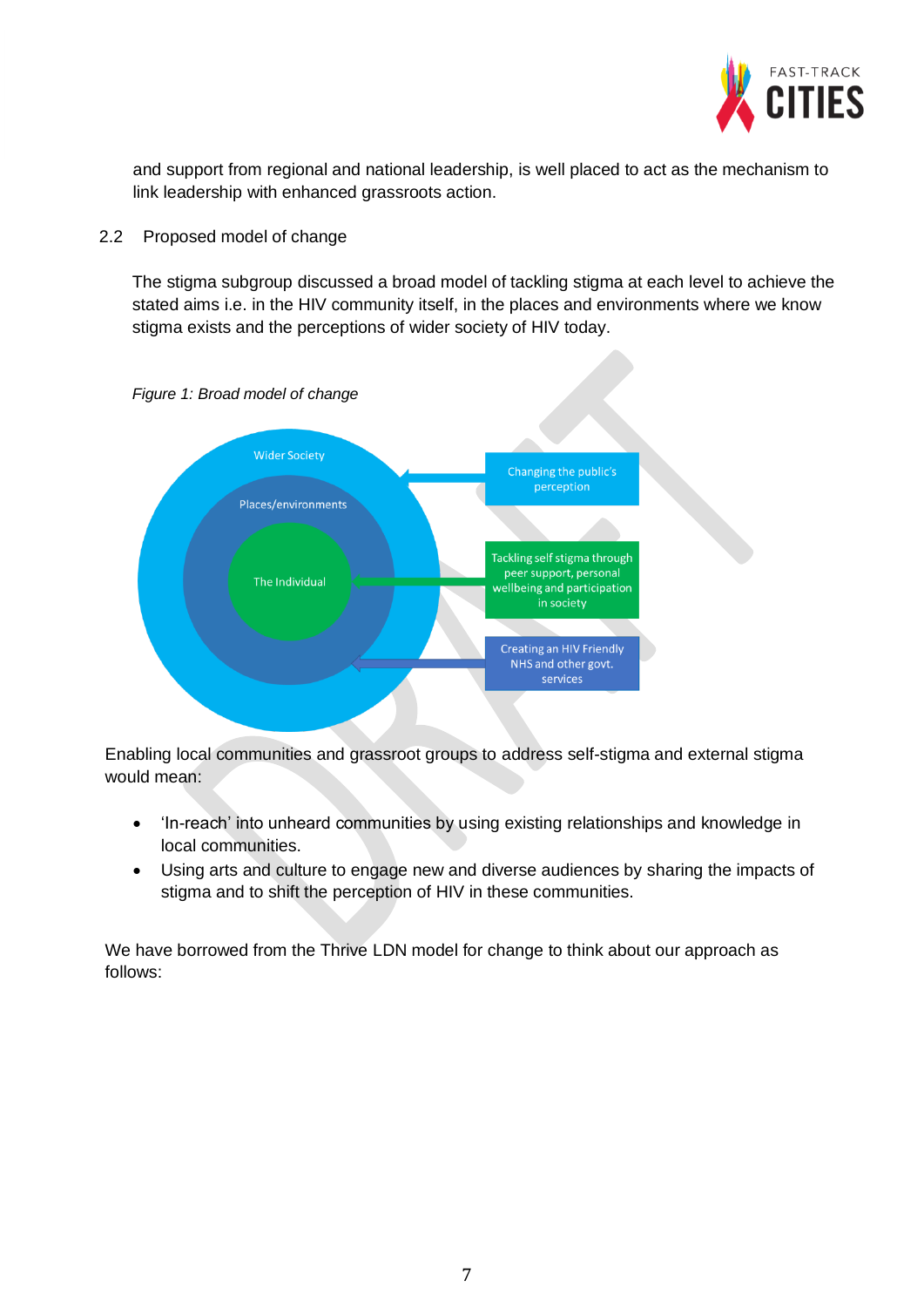

#### *Figure 2. Approach to change<sup>1</sup>*



<sup>1</sup>Adapted from 'Ensuring all Londoners have an equal opportunity to good mental health' Purpose x Thrive LDN

Borrowing from the 'Time to Change' model the stigma subgroup also wants to create space for open dialogue, where positive examples of tackling stigma can be shared as well as an acknowledgement of instances where stigma still occurs. The Dementia Friendly Hospitals model also provides us with a fantastic way of using the top leadership level of organisations to buy into adopting a charter, which puts in place all the necessary policies, environment and staff knowledge to create a friendly environment for service users.

## 2.3 Principles

Within the proposed change model, the stigma subgroup felt it was important to agree the principles on which all the stigma work will be based. These principles are drawn from the expertise and experience of our stigma subgroup members, work already completed, such as the NAT report 'Tackling HIV stigma: What works?', alignment with the ethos, aims and ambitions of the Fast-Track Cities initiative itself and the roles of the Fast-Track Cities London Leadership Group as articulated on the Fast-Track Cities London roadmap.

The stigma subgroup's proposed principles for tackling this complex problem are as follows:

#### *a. Being community led*

Keeping people living with HIV at the centre, and for the work to be led and where applicable delivered by people living with HIV. To create mobilised, empowered community members in order to transcend the power structures where stigma still exists.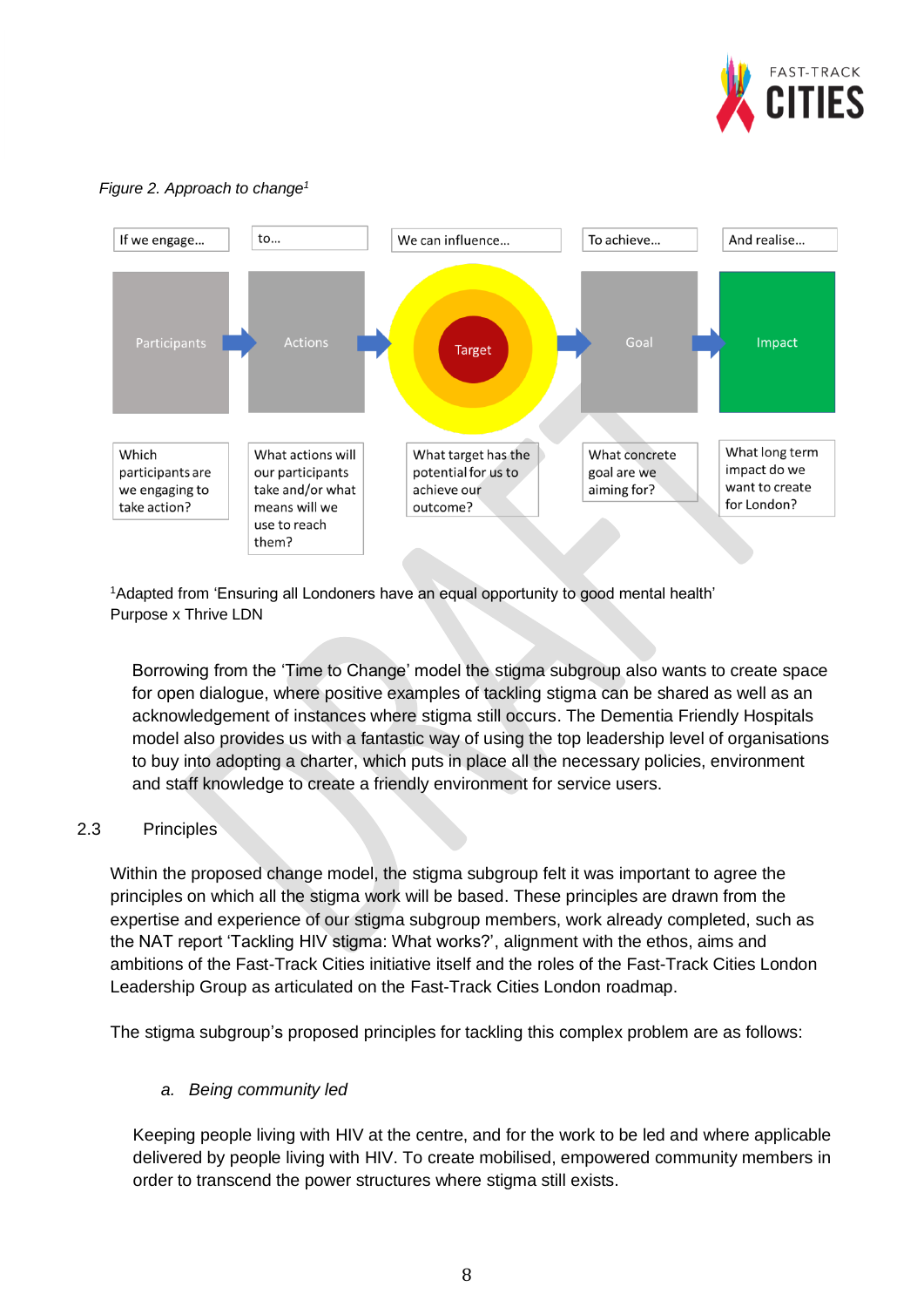

*b. Using the right language* 

Ensuring the language used does not reinforce stigma and considers intersectionality. Ensure the language used means something to the people we are trying to reach.

### *c. Putting the 'human' back into HIV*

Ensuring a focus on the whole person living with HIV rather than the virus as a 'separate entity' and focusing on normalising rather than sympathising. Framing the problem as not HIV – but rather the way people sometimes react and respond to HIV. Including conversations about sex to break down taboos about discussing sex as the first step to also discussing HIV. Being aware of intersecting issues and how these contribute to inequity of access to care and support.

*d. Naming stigma and making people aware*

Making it clear what stigma looks like in practice and how it impacts people's lives.

*e. Strengthening the collective response to stigma across the UK*

Ensuring we remain connected to other UK cities to work together where possible to strengthen the response to stigma nationally.

*f. Continually improving and learning about the most impactful ways to tackle stigma*

Ensuring interventions to stigma are robustly evaluated to add to the evidence base of what works.

*g. Focusing on intersectionality and health inequalities* 

Acknowledge and support efforts to tackle broader health and social inequalities that are impacted by and reinforce stigma. People living with HIV are diverse and therefore diverse approaches are important to ensure inclusivity. A focus on the depth of reach into the communities not currently engaged with HIV.

*h. Stimulates wider social action*

Ensuring that fighting stigma is a collective responsibility of society and involves social action. The process for this is not a command and control model but one in which multiple activities are contributing and celebrated, both those that are centrally directed and those that emerge more organically.

*i. Has additive value to existing work tackling stigma*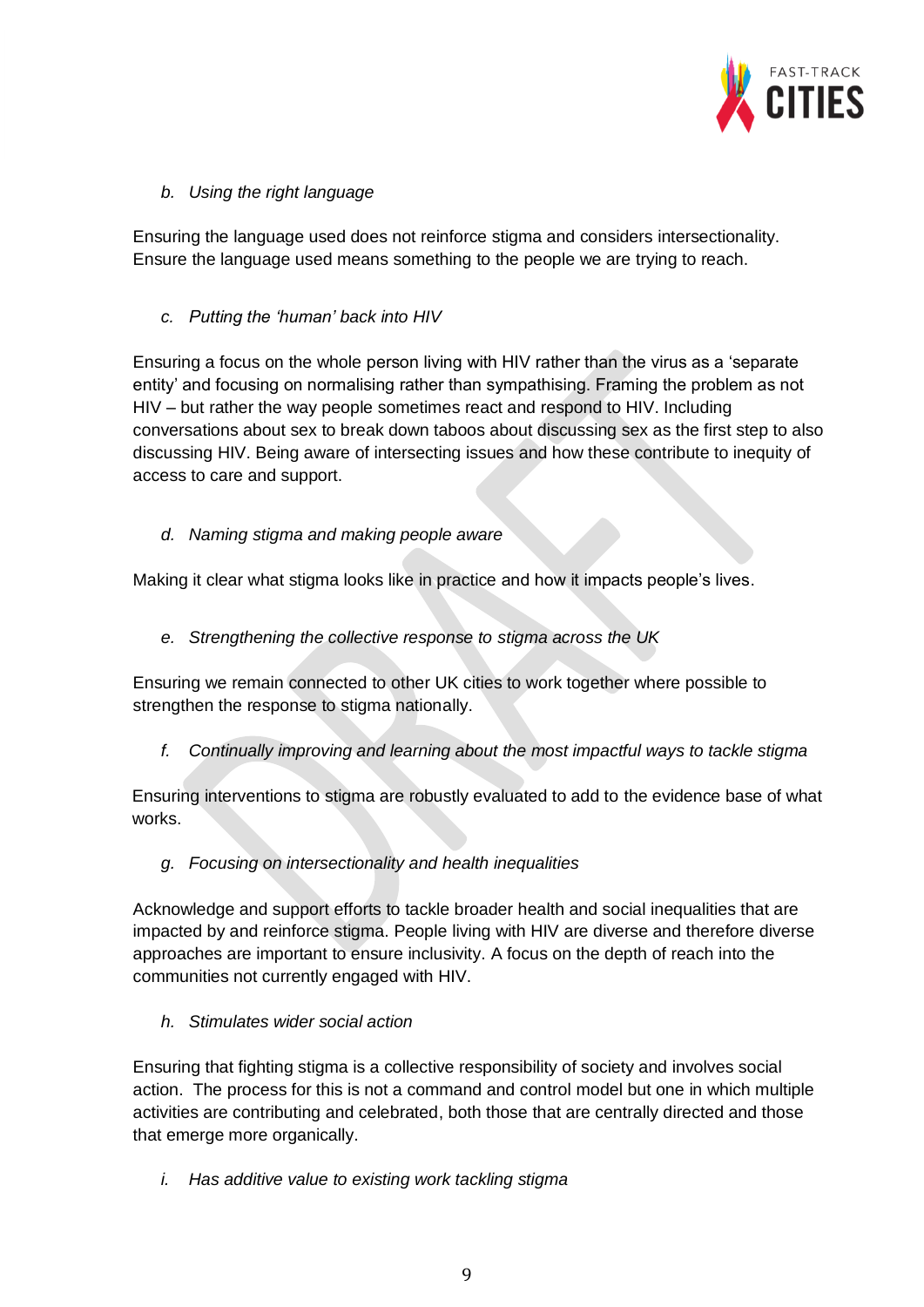

Recognition of existing work tackling stigma and ensuring any work commissioned provides additional value to existing work.

#### 3. Proposed workstreams

3.1 Tackling self-stigma (the individual)

Self-stigma affects the way individuals feel about themselves as well as how they perceive and manage external stigma and discrimination, and for some it can have a significant impact.

The existence of self-stigma demonstrates the complex relationship between social norms, stereotypes and concepts of good or bad behaviour, and the way these translate into how we feel about ourselves. Support for people living with HIV has long been recognised as an important aspect of treatment and care, in part because it reduces self-stigma which is linked to better adherence to ART and health seeking behaviours.

The evidence tells us that providing opportunities to discuss stigma and the factors contributing to it with peers is an important component of tackling stigma. Peer support workers who have lived experience can play a pivotal role in the support of people living with HIV's wider care needs, both at diagnosis and throughout a person's care pathway. Self-stigma may be a part of a greater range of emotional issues and may exacerbate existing emotional or mental health needs. Peer support may be one of a range of interventions that are of use in dealing with self-stigma. We recognise that peer support can also be effective when used in conjunction with other emotional wellbeing interventions such as counselling or brief interventions. Psychological support improves both mental and physical health and reduces the risk of HIV transmission. The availability and quality of psychological support for people living with HIV is currently variable. The NAT review on what works also recommends creating programmes for people living with HIV which combine skills building activities, peer support and opportunities to discuss stigma and its effects and to promote opportunities for people living with HIV to speak as a community in challenging stigma and discrimination.

The stigma subgroup proposes two key activities to tackle Londoner's self-stigma:

i) A group of visible HIV community ambassadors

This group of ambassadors would represent the full range of diversity within the HIV community and will serve as role models in tackling HIV stigma. The Fast-Track Cities London Leadership Group would be able to draw on this group's expertise and experience to support and promote all parts of the programme including addressing Trust boards/CCGs to advocate for them to adopt the HIV friendly charter, speaking at events, and promoting the public facing work. This initial group of ambassadors would also be used to reach into communities to connect the programme with communities in the places they go and to create the first couple of vignettes in the form of visual stories described in more detail in section 3.3, to begin to share stories to engage the wider public in what it means to be HIV positive today.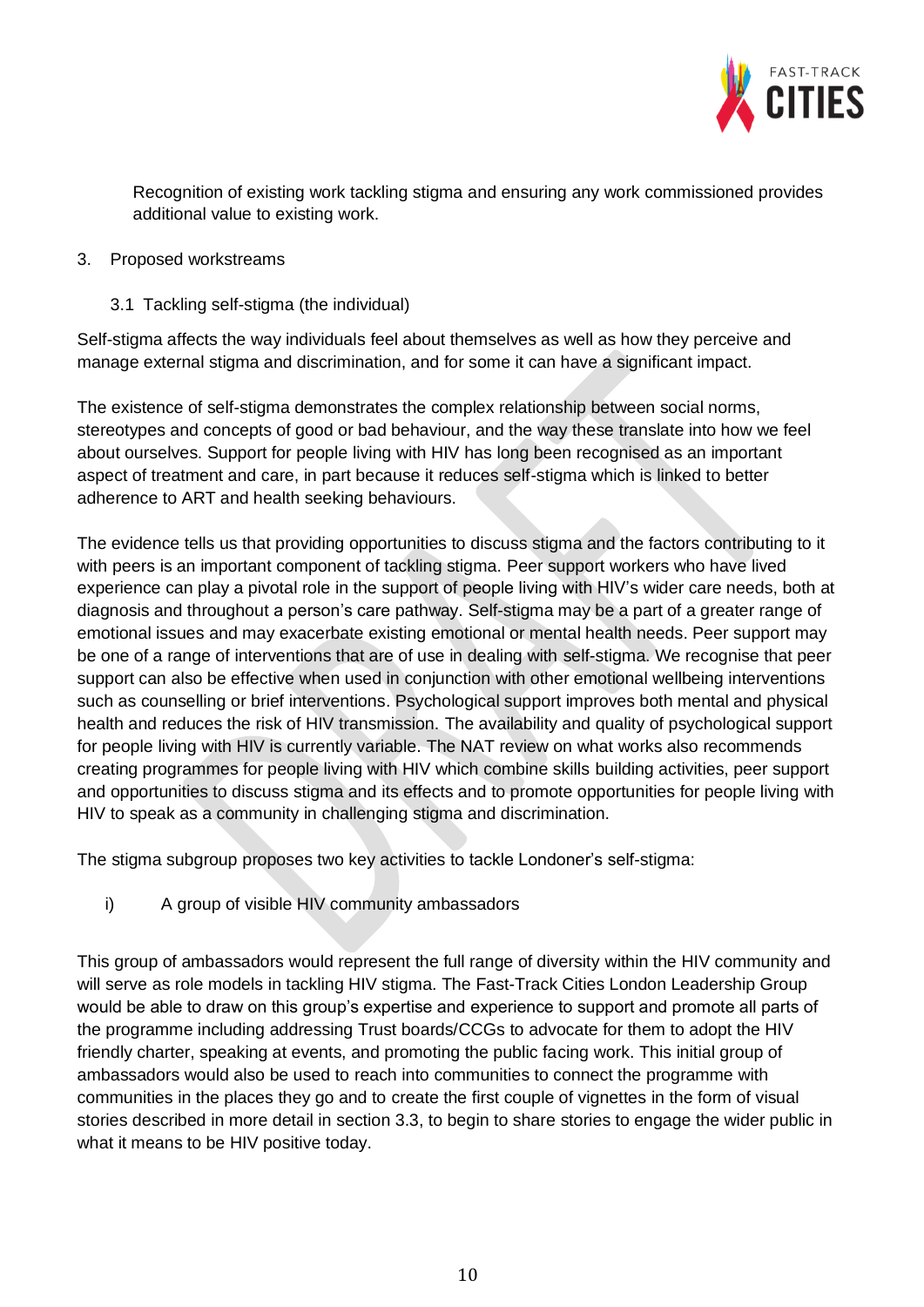

## ii) Empowering the HIV community through development and support

To add additional value to existing peer support and peer mentoring services, the stigma subgroup proposes using an outward facing team to engage with communities on their terms using the visual stories created by the ambassador's group. The aim would be to create a sustainable infrastructure to support ongoing cohorts of people living with HIV. The cohorts would work through a series of learning and skills building sessions to develop their resilience, knowledge, and speaking skills to truly empower them to stand up to any stigma witnessed or experienced. The model for these cohorts could be that people would, having gone through the development journey themselves, go on to support others through the same journey. They may also become ambassadors themselves and so in this way the ambassador's group and a movement of open discussion about HIV would grow. For those willing to take part, we would invite those who have gone through this journey to add their story to the those being shared in the public facing work.

Sustainability would have to be an important consideration in this piece of work, as well as considering the numbers of people who would need to be trained to reach a large enough threshold.

Based on the proposed change model this part of the work would look to **ENGAGE** those currently not interacting with HIV services **TO** reach underserved communities in the places they already go so **WE CAN INFLUENCE** the narrative on HIV including misconceptions and myths about what it means live with HIV today, **TO ACHIEVE** empowerment of people living with HIV who currently don't feel confident to be heard and **REALISE** a change in challenging stigma and stigmatising behaviour.

## 3.2 *Tackling stigma in the NHS and beyond (places/environments)*

The places and environments we know people living with HIV experience stigma are a key focus area in getting to zero stigma. As described in the business case, the NHS has a significant role to play in this, given that the 2017 Public Health England Positive Voices survey results showed that HIV stigma still exists within healthcare settings.

2,148 London survey participants answered the survey with results on healthcare stigma as follows:

| Because of your HIV status, have you experienced any of the following in a<br>healthcare setting in the last year in London? |       |
|------------------------------------------------------------------------------------------------------------------------------|-------|
| Been worried that you would be treated differently to other patients?                                                        | 13.7% |
| Avoided seeking healthcare when you needed it?                                                                               | 8.2%  |
| Been treated differently to other patients?                                                                                  | 6.4%  |
| Felt that you were refused healthcare or delayed a treatment or<br>medical procedure?                                        | 4.1%  |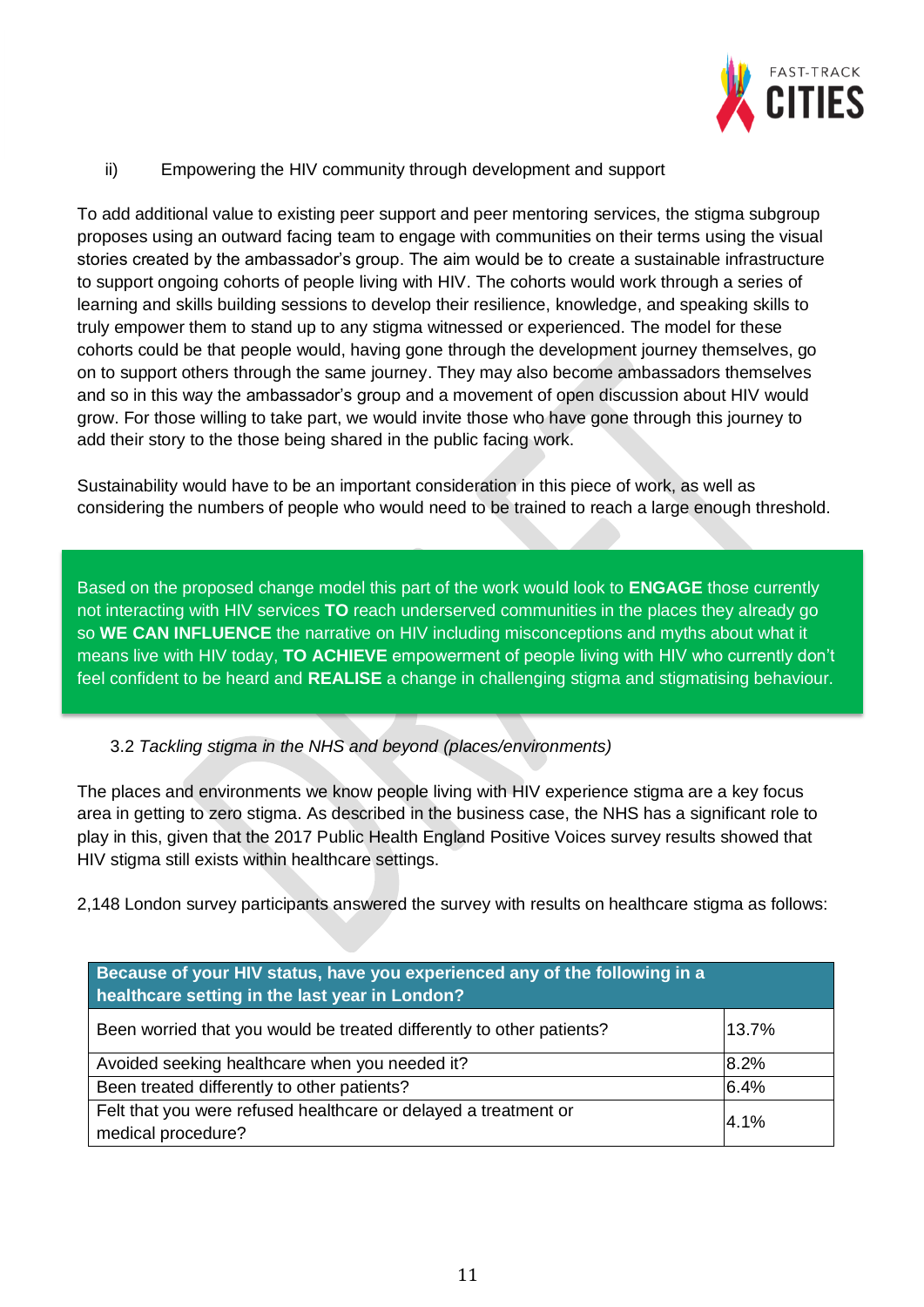

In order to address stigma in healthcare settings and other government services, the stigma subgroup proposes the following:

#### **In phase 1:**

The stigma subgroup will focus on developing an 'HIV friendly' charter for NHS organisations to sign up to. The aim will be to make this charter simple for NHS organisations to implement while covering the key commitments needed to ensure a real impact.

The charter will be made up of three main components: commitment to a 'zero tolerance' policy on HIV discrimination, commitment to training a minimum percentage of patient facing staff, and support for staff living with or affected by HIV. It will ask for board commitment to ensure full buy in from organisational leadership, and for evidence of meeting the criteria in order to be awarded the HIV friendly kitemark.

a) A zero tolerance policy

NHS organisations would have to evidence the existence and visibility of a reporting mechanism for any incidences of stigma, and that a review of all policies has been undertaken to ensure none perpetuate or allow for stigmatising behaviour.

#### b) Staff training

Organisations would need to evidence they have trained a majority percentage of patient facing staff and managers using the free training package provided. The content of the training will be based on the principles described above to ensure the training is meaningful, engaging, and impactful, and will likely include personal stories and experiences of people living with HIV to involve people living with HIV in developing and delivering the training, and to virtually connect people living with HIV with those not living with HIV.

Based on advice from Health Education England and Trust learning and development departments the online training would likely be 20 – 30 minutes long and would be hosted on the national e-learning for health (e-lfh) staff training system already used by NHS organisations. We would bring on board a learning and development professional/s as part of the design group to ensure the training is high quality and that learning and development leads would be confident promoting this training to their staff. Alongside the training, face to face talks to staff by people living with HIV and a communications toolkit for promoting the training would be developed and provided to Trusts and CCGs as part of the charter package. Evaluation would be carried out through pre- and post-training surveys sent to Trusts via a link to disseminate to all staff.

For primary care, the stigma subgroup proposes linking in with existing HIV training for GPs to include the e-learning module as part of the training course, with evaluation alongside their current evaluation process. An invitation will go out for existing training programmes that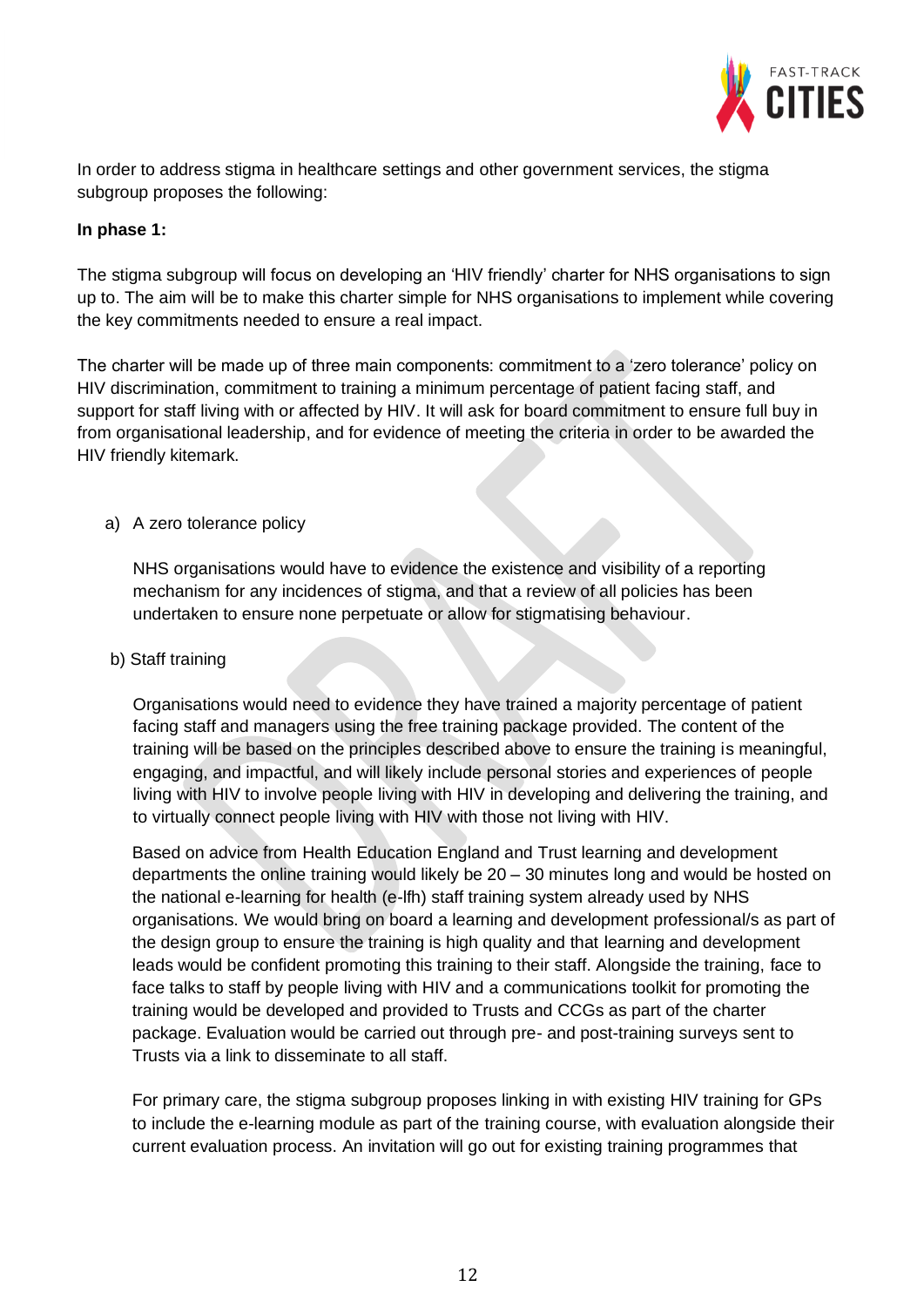

already deliver pan-London GP training to bid for additional funding in order to deliver and evaluate this alongside their existing training.

c) Be visibly HIV friendly

This will be a way for Trust and GP surgeries to make visible the commitment to being stigma-free. The vision for this is to have something that celebrates the achievements of the London HIV sector in tackling HIV to date and highlights the 'last yard' in getting to zero together.

Organisations who meet all the above criteria will be awarded the HIV friendly kitemark on an annual renewal basis, with the need to submit up to date training data.

In year two and three, this charter will be extended to other government services for example housing offices, job centres, the police and care homes following a similar process to the NHS. The specification for the training will stipulate that the content is suitable for this wider audience.

Based on the proposed change model this part of the work would look to **ENGAGE** healthcare workers and NHS staff **TO** promote the positive message of where London has got to in its HIV response while highlighting the impact of stigma that still exists in healthcare settings so **WE CAN INFLUENCE** the understanding of healthcare workers of people living with HIV, **TO ACHIEVE** reduction in stigmatising clinical behaviours and **REALISE** a stigma free NHS.

## 3.3 Reshaping the public perception (wider society)

The stigma subgroup believes that in order to create the social movement needed to really change the attitudes and behaviours of the London public, a strong 'come join us' call to action is needed. As Fast-Track Cities London is not a professional focused brand, the stigma subgroup proposes creating a public-friendly brand as an umbrella for this call to action.

The stigma subgroup sees this work being largely storytelling driven using social media and other online channels rather than a picture/poster-based campaign, promoting the voices of Londoners living with and affected by HIV. The aim of this work would be to normalise not sympathise and sow a strong and positive opportunity to live well and stigma free.

The stigma subgroup sees the narrative of this piece combining a celebration of the amazing achievement of how far treatment and quality of life has come for Londoners living with HIV with how close London is to getting to zero. The stigma subgroup wants it to be educational to help the general public understand how stigma is standing in the way of the 'last yard' in getting to zero.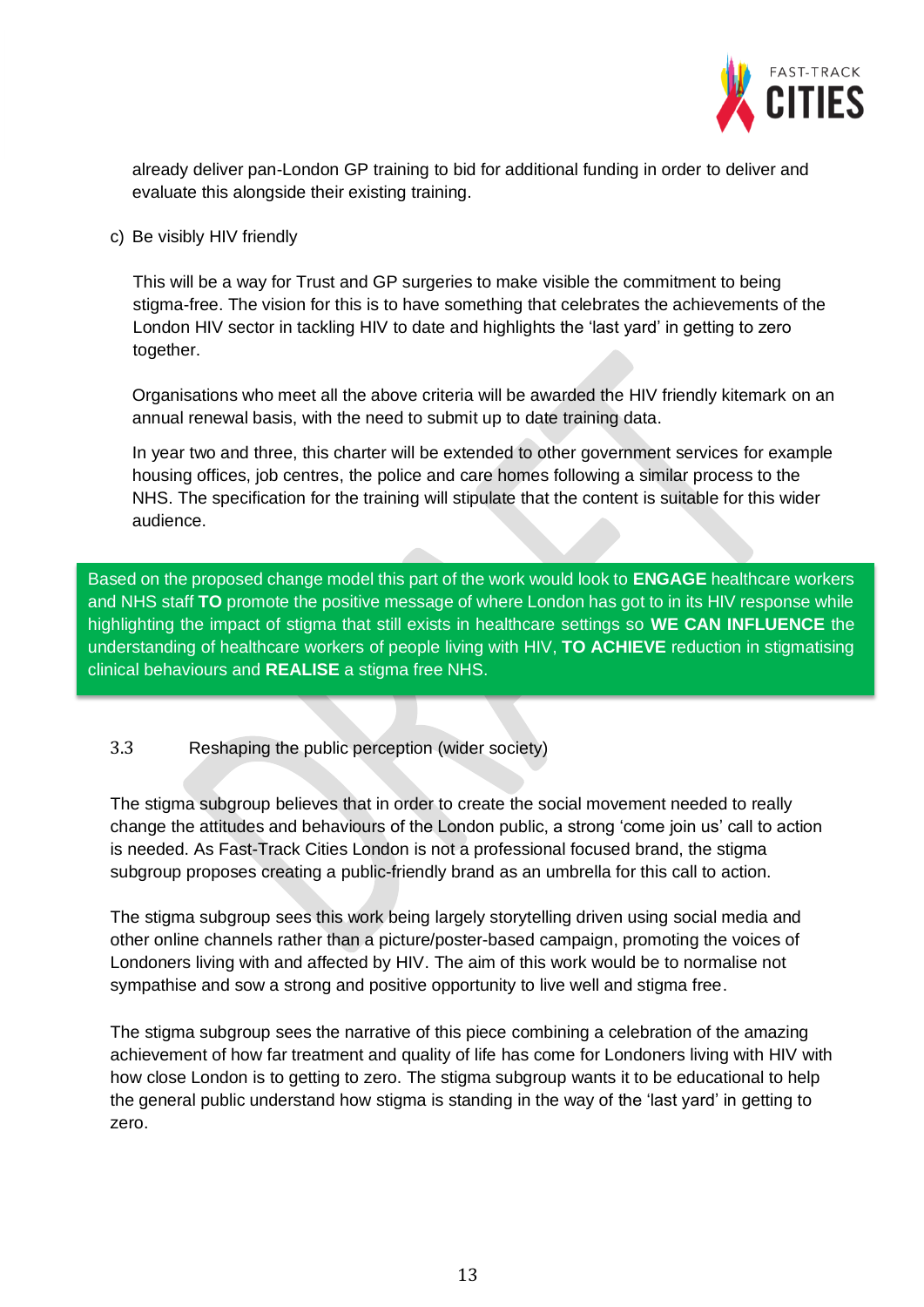

Evidence of what works in tackling HIV stigma tells us that the most effective way to tackle stigma is through exposure to personal experiences and having direct personal contact with people living with HIV. By their nature, these types of interactions put a limit on the number of people who can be reached. The stigma subgroup proposes using virtual exposure to people's real stories in order to connect people living with HIV and people not living with HIV. The stigma subgroup proposes putting out a tender for this creative visual campaign to allow bids for the most creative, visually engaging idea that will ignite the public's interest and have a legacy as a cultural piece documenting London's last hurdle in eliminating HIV.

Based on the proposed change model this part of the work would look to **ENGAGE** the general London public **TO** join a call to action so **WE CAN INFLUENCE** understanding, empathy and knowledge, **TO ACHIEVE** a coming together of Londoners with a new perception of HIV to **REALISE** a stigma free London.

#### 4 Project phasing:

Funding of £800,000 per year for year 1 and 2 and £750,000 for year 3 has been secured through the business case to NHS England (London Region) to support this work, including programme delivery and other associated costs. Commissioning of the individual pieces of work described in this first draft proposal is yet to be determined, based on the final shape of the plans.

Should the workstreams proposed be broadly supported, the stigma subgroup proposes standing up the HIV friendly charter and the social change piece straight away, as the first pieces of work which can be easily designed and commissioned, while building the ambassador's network and designing the infrastructure for the peer support work, which would then receive more resource in years two and three.

| High level project phasing for the proposed workstreams |                                                                                                                          |                                                                               |                                                           |
|---------------------------------------------------------|--------------------------------------------------------------------------------------------------------------------------|-------------------------------------------------------------------------------|-----------------------------------------------------------|
| Area                                                    | Phase 1                                                                                                                  | Phase 2                                                                       | Phase 3                                                   |
| <b>Individuals</b>                                      | Create ambassadors<br>group. Establish<br>infrastructure and fund<br>for 3 years' worth of<br>community peer<br>support. | Create and build<br>community peer<br>support.<br>Evaluation<br>review point. | Phase 2 based on<br>evaluation.                           |
| Environments<br>/places                                 | Launch NHS friendly<br>charter (Trusts, GPs,<br>dentists, pharmacies)                                                    | Evaluation:<br>care homes.                                                    | Evaluation:<br>job centres, housing<br>office, the police |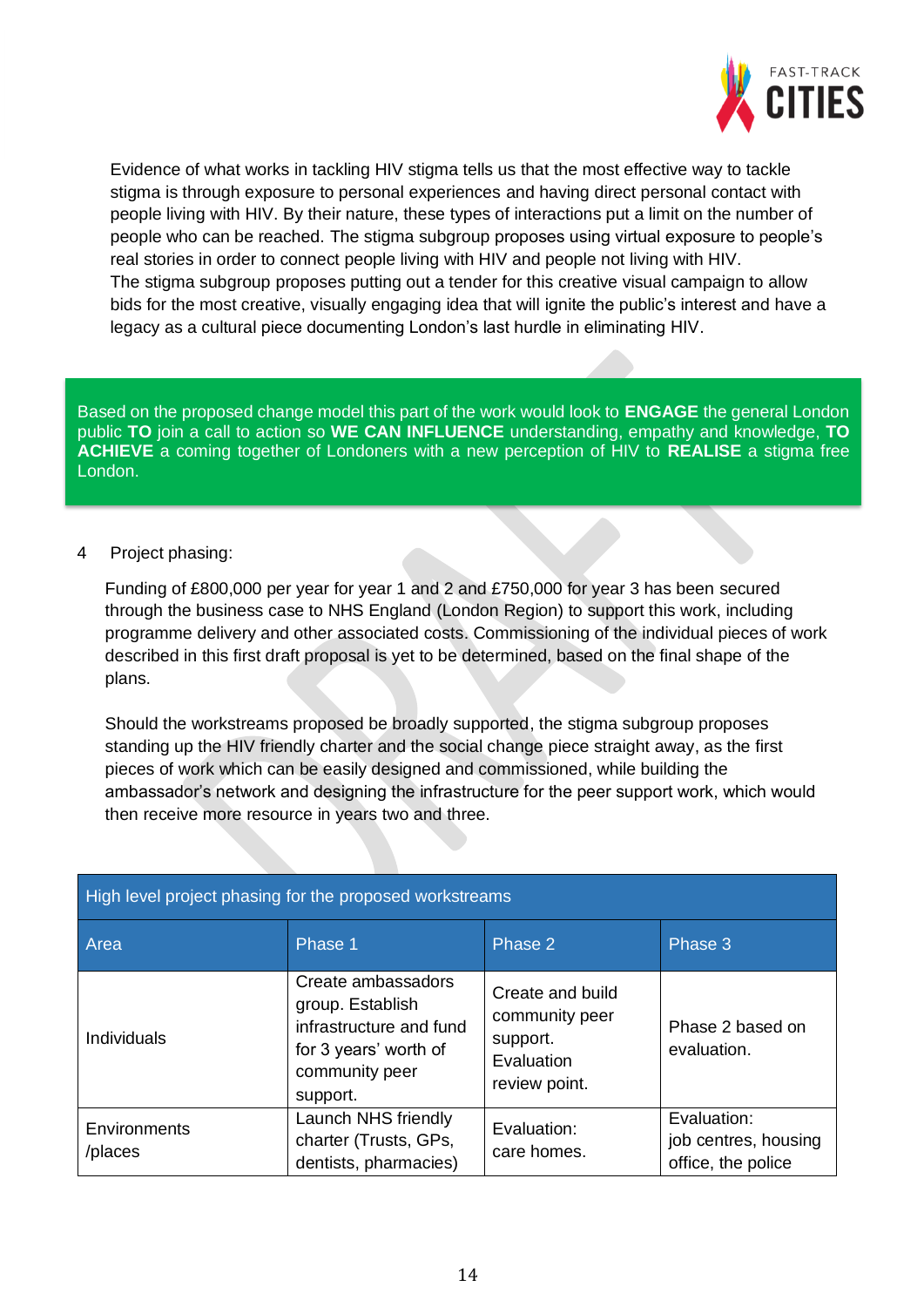

Public perceptions Launch of 'call to action': procurement of brand and social media work.

Launch on World AIDS Day. Post evaluation review of next phase of work required.

Phase 2 based on evaluation.

## **Next steps**

The Fast-Track Cities London Leadership Group and the stigma group invite you to feedback on these draft proposals by emailing [hlp.londonftci@nhs.net](mailto:hlp.londonftci@nhs.net) by Monday 20 January 2020.

Your comments will be used to inform a face to face engagement event on Friday 31 January 2020, which will be a workshop style event to further shape these plans.

The stigma subgroup would like feedback on the following questions particularly, though comments on other aspects of the proposal are also welcome:

- 1. Do you support the three priority areas proposed? If your answer is no, please tell us what two to three key priorities you think are the most important for London to tackle?
- 2. Do you have any suggestions that would add to the current proposal of how best to approach one or more of the three key activities proposed?
- 3. Is there anything within the proposal you disagree with? Please provide detail to explain your position.
- 4. Are you already doing work that addresses or overlaps with one or more of the three proposed pieces of work? If yes, please use the survey link to give us further detail on your work: <https://www.surveymonkey.co.uk/r/MP3KBGR>
- 5. If you answered yes to question four, how would you suggest the work proposed by this group could best add additional value to what is already being done?